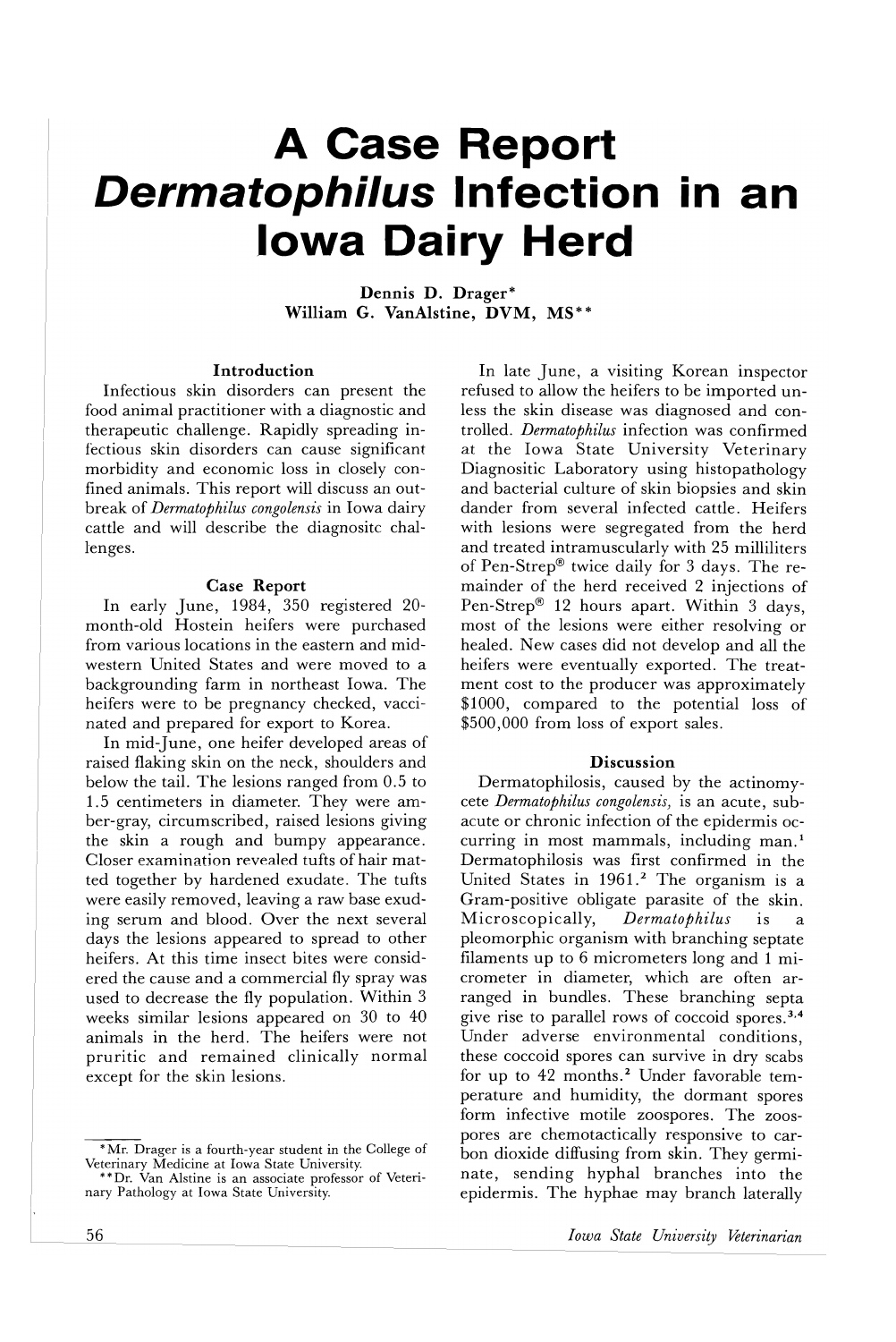and invade hair follicles. 3.5

Transmission of this disease can be direct from an infected to a susceptible animal. 3.5.6.7 Transmission can also occur through infected water and grasses or by insects. 8 *Dermatophilus congolensis* is unable to penetrate healthy skin, and therefore transmission of infective zoospores must be facilitated by minor trauma or excessive wetting.<sup>1,3,7</sup> Prevention of spread is difficult because symptomless carriers and infected environments are hard to detect.<sup>5,6</sup> Dermatophilosis is frequently seen in cattle, sheep, horses, goats; less often in pigs, dogs, cats; rarely in man and wild animals.<sup>3,9</sup> It is generally considered a pathologic condition restricted to the living epidermis, although, several reports suggest *Dermatophilus* may be pathogenic in tissues other than skin. *Dermatophilus congolensis* has been cultured from lymph nodes of sheep, goats and cats, and has been demonstrated microscopically in nonskin tissues of several species.<sup>8,10</sup> In cattle the disease is characterized by a non-pruritic, proliferative and exudative dermatitis with .<br>scab formation and matted hair.<sup>1,3</sup> Acute lesions, as seen in the case presented, start as erythematous papules with crusts. Below the matted hair and crusts is an exudative purulent dermatitis. In acute cases, the crusts and hairs are easily removed, revealing an ulcerated surface oozing serum and blood. Chronic cases develop thick dry crusts, which can be several centimeters thick. Hyperpigmentation and alopecia are indicative of chronic infection.<sup>11</sup> Lesions vary in distribution and severity. Some animals may have small localized lesions; in others, the entire animal may be involved. During dry or cool weather, lesions in cattle may regress, while horses and sheep may suffer a chronic infection lasting months. 2,3,7,9 Histopathologic examination of affected skin fixed in 10% neutral buffered formalin reveals morphologically distinct filamentous bacteria consistent with *Dermatophilus congolensis*. <sup>12</sup> The epidermis is congested, edematous, and infiltrated with neutrophils, resulting in a suppurative dermatitis. In chronic cases, extensive exudate is present along with proliferative changes including parakeratosis, hyperkeratosis, acanthosis and dermal sclerosis. 3. <sup>12</sup> Economic losses are incurred due to chronic unthriftiness, lowered production, increased cullings, rejection at slaughter, reproductive disturbance, lost export potential, and death.<sup>3,4,1013</sup> Morbidity

can range from 5 to 90 % of the herd, depending primarily on weather conditions. 3 Dermatophilosis in cattle usually occurs during or after a rainy period, $4.9.14$  such as the unusually wet weather experienced in Iowa in the Spring of 1984. Other management and environmental factors leading to increased morbidity in cattle include overcrowding, ectoparasites (especially ticks), malnutrition, and stress. 3,5,9 Cattle of all ages and both sexes are equally susceptible.<sup>6,14</sup> Mortality can approach  $10\%$ .<sup>3</sup>

Dermatophilosis lesions are similar to other skin problems and must be differentiated from dermatophyte infections, warts, photosensitization, skin parasites (such as mange) and fly bites. 2,4.9 Tentative diagnosis is usually based on microscopic demonstration of characteristic Gram-positive branching filaments and spores.<sup>3,9</sup> To demonstrate the organism, samples of the scabby lesions are stained with Gram or Giemsa stain and examined microscopically. Alternately, impression smears of the bleeding surfaces after removing the scab can be stained with any Wrights or Giemsa stain to demonstrate typical bacterial forms. 1 To confirm the diagnosis, crusts and dislodged hair are cultured by: a) placing the debris in sterile distilled water for 3.5 hours at room temperature; b) placing under carbon dioxide for 15 minutes; c) removing loopfuls from surface of water and inoculate onto blood agar supplemented with polymixin B sulphate.<sup>9,15</sup> *Dermatophilus* forms hemolytic, yellow, raised, rough, adherent colonies on blood agar incubated under 10% carbon dioxide at 37 degrees centigrade. 10,15

Due to limited success with topical therapy, parenteral antibiotics are preferred. <sup>13</sup> Recommended treatment is intramuscular injection of penicillin and streptomycin either as a single dose of 70,000 IV penicillin and 70 mg streptomycin per kg body weight, or 5 daily injections of 5000 IV penicillin and 5 mg streptomycin per kg. Resistant cases may be treated for 5 days with tetracyclines at therapeutic levels. 4 In the case presented, clinical remission was dramatic following treatment. Most of the heifers recovered within 3 days following 2 injections of Pen-Strep.® Control measures should also include isolating affected animals from the herd, reducing overcrowding and other forms of stress, controlling ectoparasites, and maintaining an adequate plane of nutrition.